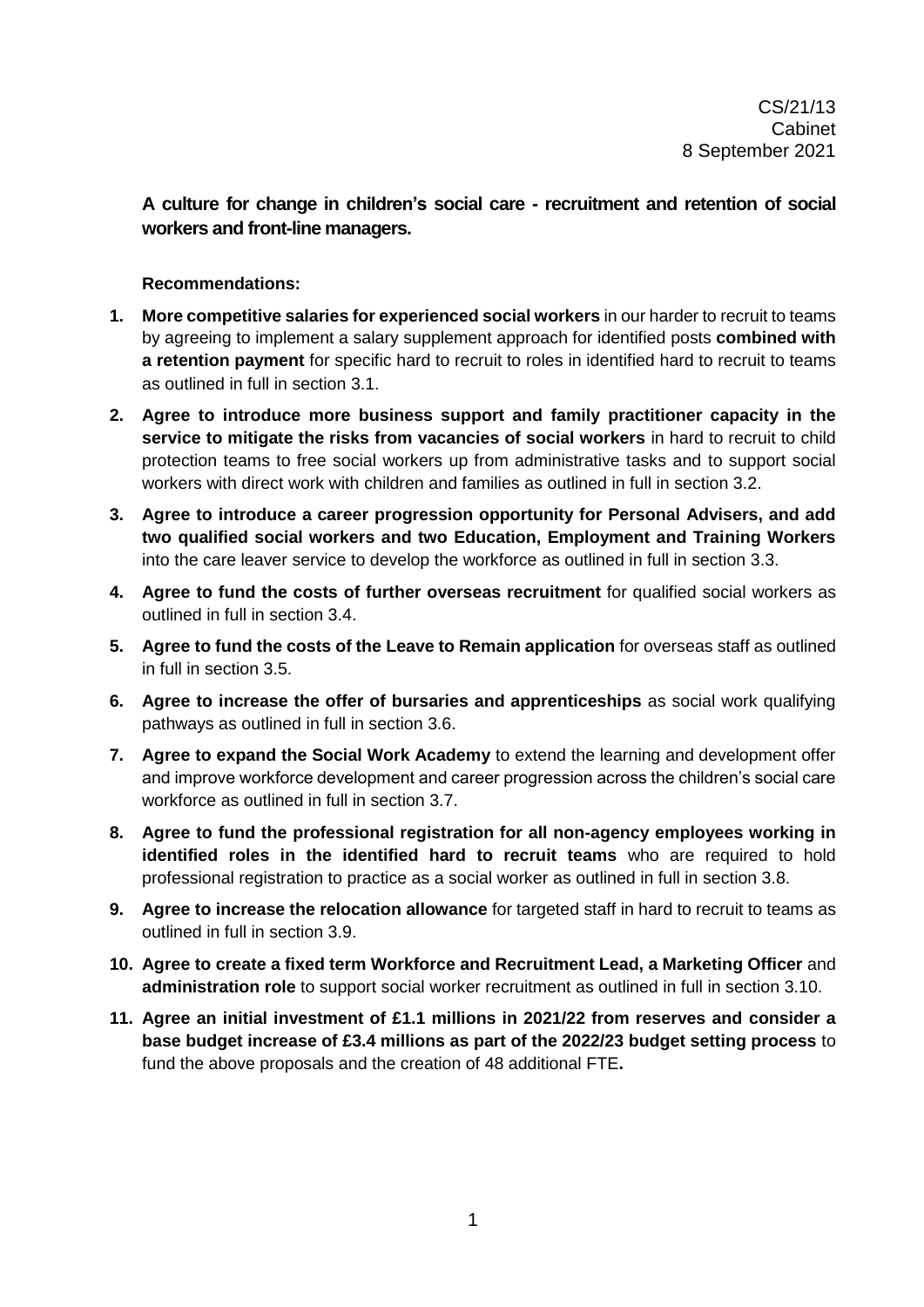#### **1. Summary**

We have high ambitions to achieve the best possible outcomes for children in Devon, especially those in the most challenged circumstances. We know that the best way of getting change for children and young people is through relationships with them and their families and we are investing in restorative ways of working to achieve this, but this cannot be achieved without a stable and high performing children's social care workforce.

There is a need to make Devon a place where people will want to come and work as social workers with children and families and to stay with us to progress their careers. Financial remuneration is important to recruitment and retention, but we also know that we must create high quality continuing professional development, support and supervision, leading to a high performing and professionally attractive service with career pathways and the right rewards. This includes continuing to work jointly with adult's social care given our shared workforce development priorities in some areas.

Historically we have had challenges in both recruiting and retaining the best workforce and are currently operating with a high number of vacancies at the front line of children's social care. This has been exacerbated by the pandemic as applications from permanent staff and the supply of agency staff have dwindled, together with increased local competition for staff, and we are no longer able to cover all of our vacancies with agency staff. Our most recent Ofsted focused visit quoted our own assessment, that our high vacancy rates and use of agency workers, and staff turnover, is affecting our ability to develop meaningful and sustained relationships with families (May 2021).

In December 2020, as a result of a high level of vacancies and turnover in key roles in children's social care, Cabinet agreed improvements to social worker terms and conditions for key posts in hard to recruit to teams including increasing the salary range for more experienced social workers, creating an 'Advanced Social Worker' career progression grade for social workers and reviewing team manager salaries. These measures have been implemented and other improvements have been made to recruitment and retention approaches. However, the frontline workforce continues to be highly unstable with high turnover and significant numbers of unfilled posts, and Devon is not yet competing with the best on terms and conditions for frontline staff. This is combined with a significant increase in demand and complexity of work relating to the pandemic, and together these factors are leading to caseloads rising and practice not improving at the pace we want to see in line with our ambitions for children. In addition to this, temporary staffing arrangements are expensive and do not always provide continuity in relationships with children, families and partners on which to secure positive change for children and young people.

Proposals in this paper address the need to recruit approximately 100 permanent qualified social workers and six permanent team managers, and, given the current context of social work vacancies and increased demand, to support social workers in key parts of the service with additional business support and family practitioner capacity. Proposals also address the need to strengthen our ability to recruit and retain personal advisers and consolidate improving outcomes for our care leavers. In addition, it is proposed that additional investment is needed in high quality continuing professional development opportunities and to have the capacity in the service to undertake the recruitment activity needed. These proposals have been produced in consultation with adults' social care and as a joint endeavour with DCC HR and finance colleagues.

The investment we are seeking will be part of a demand management strategy where we improve quality, effectiveness and timeliness of interventions, with partners where needed, in order to reduce our numbers of children in care and those on a child protection plan by 10% over the next two years.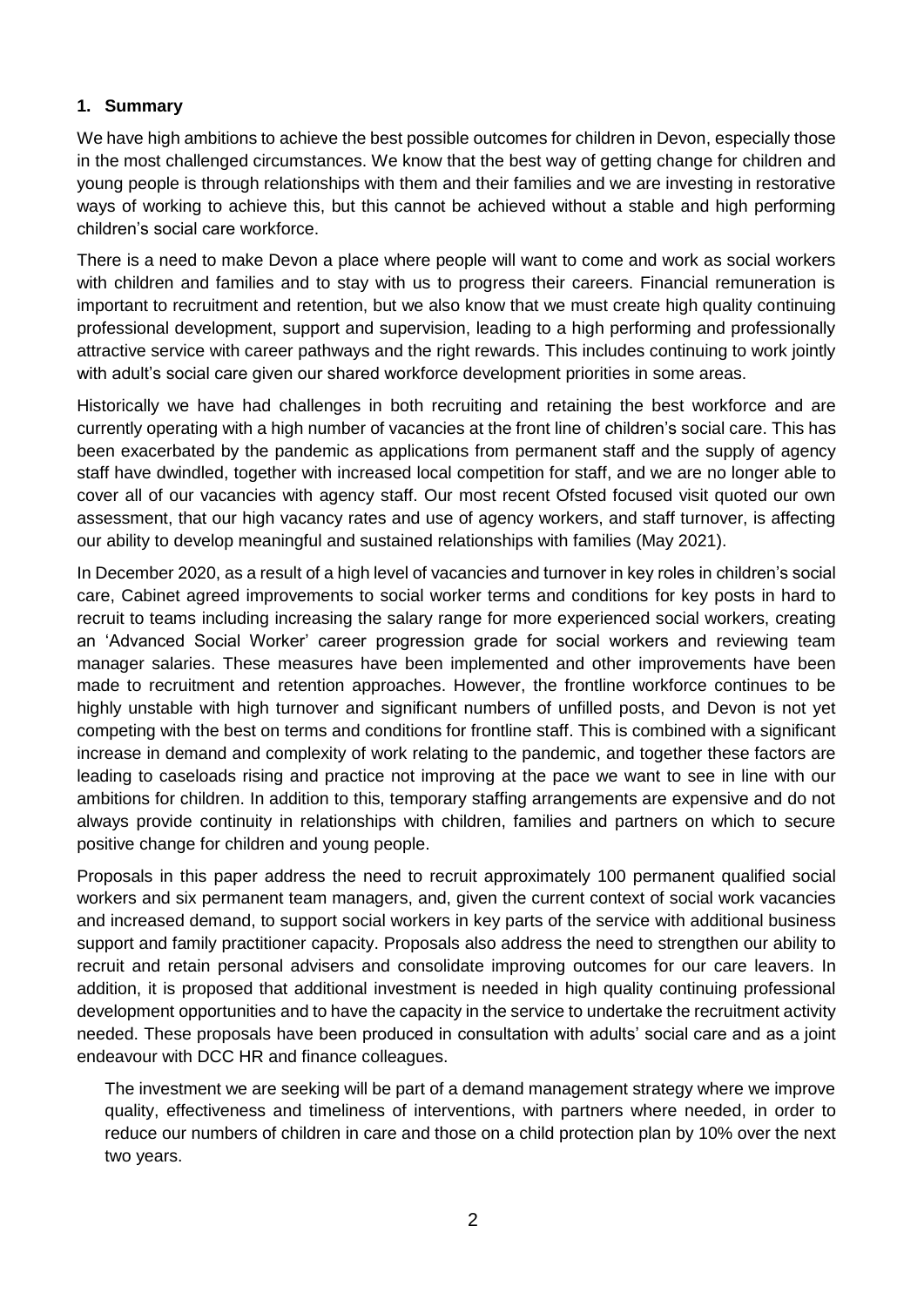#### **1. Current context**

Since Jan 2021, a new recruitment website has been implemented and ongoing recruitment activity has led to the appointment of three permanent Team Managers, 12 Advanced Social Workers and eleven permanent social workers into our hard to recruit to frontline teams. We have also appointed 14 newly qualified social workers (ASYEs) starting this year who will operate at protected capacity until successfully completing their first year in employment. We have also entered into a partnership with Frontline, a national Masters' level social work qualification programme, and will have eight participants placed with us from September 2021 who will qualifying a year later and remain with us as ASYEs following qualifying. In this time, however, turnover has included 12 permanent workers with exit interviews identifying that workers are leaving to join other authorities for better terms and conditions, lower caseloads, improved supervision and management and improved work life balance.

When the previous business case was presented to Cabinet in December 2020, in frontline teams (195 fte social workers) 44.5% of front-line roles were occupied by agency staff. There are now 51% permanent staff (100), and whilst there are fewer agency staff at 30% (58), 19% of vacancies are not filled (37) including cover for maternity, sickness, secondments, and permanent vacancies. Given the increase in demand this year and rising caseloads in some parts of the service, 18 of the vacant social work posts are currently covered by temporary commissioned teams using pandemic funding.

The recruitment of permanent social work staff is highly competitive nationally and supply of experienced qualified workers is limited. In addition, the market for agency workers is worker-led and competition for agency workers has become more acute as many authorities are addressing Covid-19 related shortfalls and reflecting seasonal pressures. Neighbouring local authorities are also reporting workforce pressures and increased demand for agency workers. In addition, along with other local authorities we have experienced rising numbers of children being referred since the second lockdown ended, and higher numbers of children in care (from approximately 780 to 806 now) and children subject to child protection plans (from approximately 530 to 590 now) since this time last year. As a result of these factors, caseloads are rising, and this is impacting on morale and the quality of practice.

An agency social worker costs £28,000 p.a. more than a permanent member of staff and the current forecast is for a £1m overspend on staffing this year given this additional cost.

Since the decisions of Cabinet in December 2020;

- **Experienced social worker salaries were extended by two increments** to match that offered by Torbay and 38 social workers at the top of the scale have benefited from this change to date.
- **Salaries for front-line team managers in 'hard to recruit teams'** were matched to salary levels of Torbay. All 23 permanent team managers in identified teams received an increase.
- **Advanced Social Worker** roles have been implemented and recruited to as career progression opportunity for practitioners.
- **Investment in apprenticeships** for non-social work qualified workers and frontline managers is in place through a collaboration with South Devon College and The Open University.

Given the current workforce context further measures are proposed.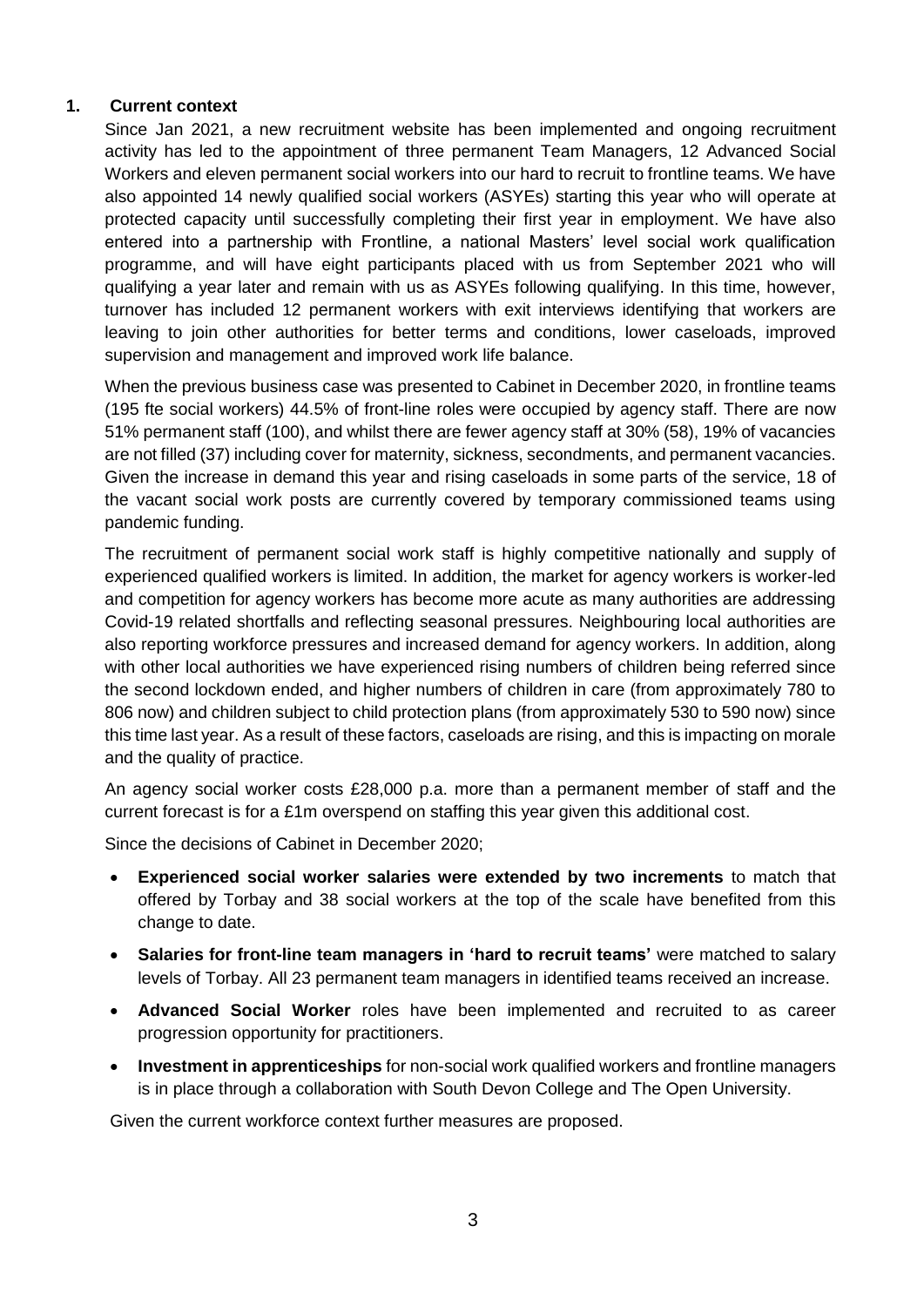### **3. Proposals**

Despite the measures agreed and implemented to date we are not yet sufficiently competitive with other social work employers sub-regionally, regionally, or nationally, and continue to experience a net loss in key staff groups creating significant risk and cost to the Council. In this context, the following proposals are made:

#### 3.1 **More competitive salaries for social workers in our harder to recruit to teams.**

### 3.1.1 **Use of a salary supplement for hard to recruit to social work posts in hard to recruit to teams**

Given the significant difficulties recruiting and retaining staff in key roles, it is proposed that salaries for our hardest to recruit to roles in hard to recruit to teams should be competitive. Current workforce data indicates that frontline teams that should be viewed as hard to recruit to are the Multi-Agency Safeguarding Hub (MASH), Initial Response Teams, Children and Families Teams, Disabled Children's Social Work Teams and Permanence and Transition Teams.

The December 2020 decisions made Devon competitive with Torbay (an inadequate authority) but not with Cornwall (an outstanding authority). In particular, salaries for social workers in Devon are not yet competitive at the top of the scale causing social workers to look elsewhere to enable their salaries to progress once they have two years' experience.

It was proposed to address this through the use of a salary supplement approach as part of a 'local agreement' for all experienced social workers. However, whilst understanding the current challenging position and the need for Devon to stabilise the social worker workforce, the Trade Unions are not able to support any measure which favours a discrete group of staff. Therefore, the Council will need to make the decision to progress with the proposal for Social Workers in the identified teams without reaching an agreement with the Trade Unions.

#### 3.1.2 **Introduction of a retention payment**

Given the salary supplement will only benefit Social Workers when they reach the top of the scale, to further improve our ability to offer competitive terms to support recruitment **and** incentivise retention, it is proposed that a retention payment of £2000 per annum is introduced for all identified roles in targeted teams. The retention payment would be paid twice yearly (June and December). The roles identified for inclusion in this measure are Social Workers, Assistant Team Managers, Team Managers and Area Managers.

There is a risk that increasing salaries for targeted posts in identified hard to recruit to teams but not across the wider service leads to staff concerns in other teams. However, we must take a targeted approach to improve our ability to attract and retain staff to posts that are currently hard to recruit to. Teams which are fully staffed and that do not experience recruitment difficulties tend to be those working with less risk, or where work is more predictable, and involves less direct challenge. Hard to recruit roles are mostly in teams where staff have to work with families where there are serious welfare concerns about children, which involves a high level of risk, individual responsibility and potential challenge. Existing staff who would like to benefit from the enhanced package of remuneration have the option of moving to take on roles in targeted harder to recruit to teams.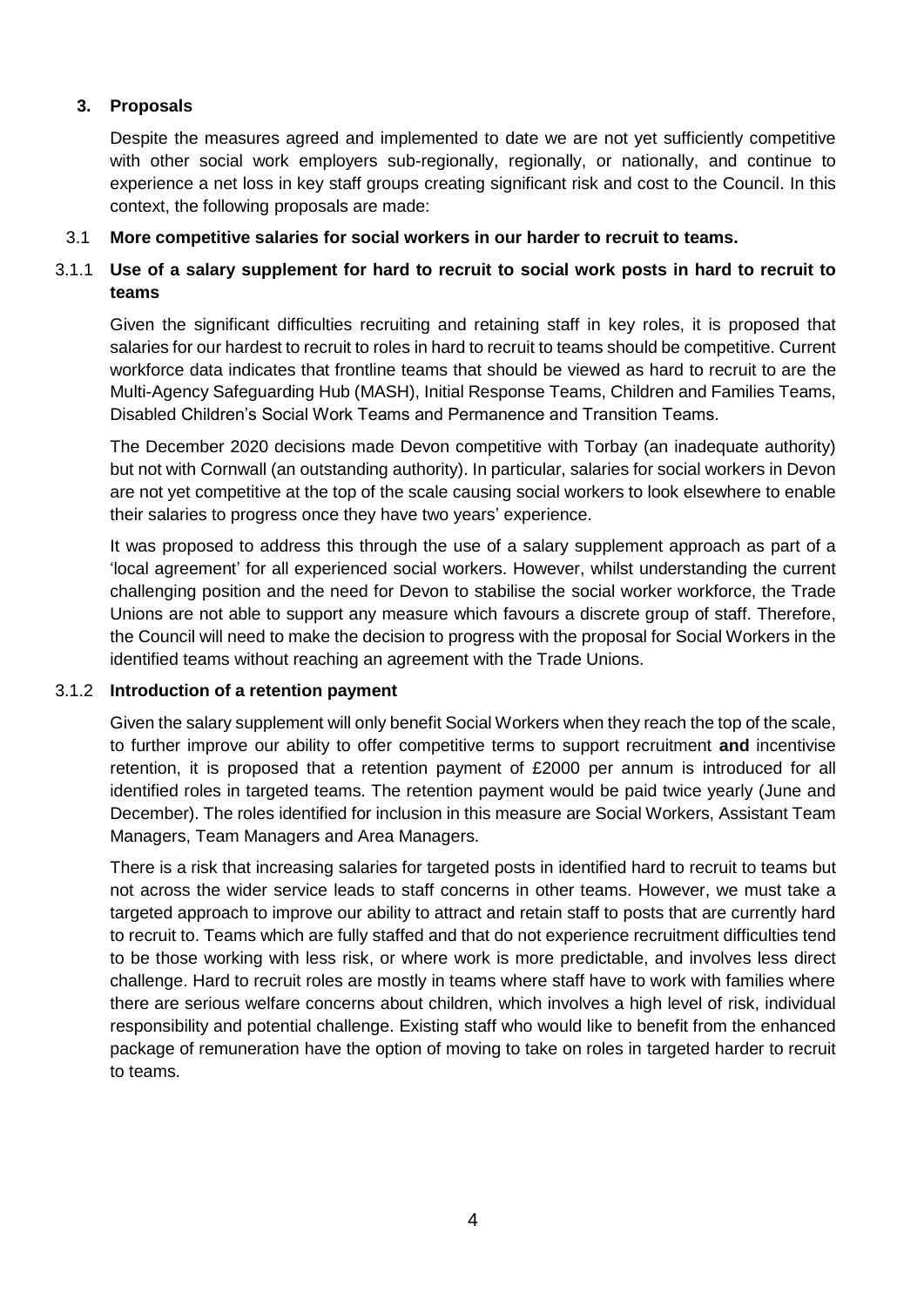**Recommendation: more competitive salaries for experienced social workers in our harder to recruit to teams by implementing a salary supplement approach for identified posts combined with a retention payment for specific hard to recruit to roles in identified hard to recruit to teams.**

- 3.2 **Mitigating the risks from vacancies of social workers in 'hard to recruit to' frontline teams** Given the pressures outlined above, there is a need to ensure that social workers maximise the time they spend doing tasks that only qualified social workers can undertake and maximise the time they spend with children and families. In response to this, two additional measures are proposed:
- 3.2.1 **Additional business support roles for specific teams** to free social workers up from current administrative tasks that are time consuming and distract them from time spent undertaking direct work with families.
- 3.2.2 **Increase the number of non-social work qualified family support workers to undertake intensive support work with families** to offer families help with relationships, parenting, boundary setting, school attendance, budgeting, cooking, routines, communication, navigating other professionals, homework etc. These are all important aspects of empowering and enabling families and are often things that can get lost when social workers have higher caseloads.

# **Recommendation: introduce 13 additional Business Support Officers (C grade), one manager (F grade) and 16 Family Practitioners (E grade) into identified teams to mitigate the risks from vacancies of social workers.**

#### 3.3 **Improving outcomes for care leavers**

Personal Advisers for our care leavers are an important part of the social care workforce, supporting our children in care into adulthood including ensuring their support and wellbeing, suitable accommodation and that they are engaged in education and employment and training. Comparisons with regional and national LAs indicates that salaries for Personal Advisers in Devon are comparable to other authorities. Personal Advisers do not have to be qualified social workers or hold an alternative professional qualification and therefore the salary range is lower than for social workers. Some Personal Advisers develop their career by choosing to train as qualified social workers and we offer opportunities to all staff to undertake this where appropriate. Currently, there are no qualified social work roles within the service for care experienced young people, apart from management roles, and no specialist roles to ensure good education, employment, and training outcomes for young people.

To retain staff and improve outcomes for care leavers in key areas, the following measures are proposed;

- 3.3.1 **Introduce a career progression framework for Personal Advisers (PAs)**. The majority of our care leavers are making a success of independence, however a small number of care leavers have significantly complex needs and risk-taking behaviours and there is a need to develop the PA role and care leavers service in response to this. A career progression scheme would meet this need and establish a career pathway for those staff not wanting to train as Social Workers.
- 3.3.2 **Introduce two qualified social work posts** to support Personal Advisers with managing complex needs and risk-taking behaviour by young people.
- 3.3.3 **Introduce two dedicated Education, Employment and Training (EET) Workers into the Care Leaving Service** to focus on engaging young people in appropriate pathways. Historically, we have had low numbers of young people leaving care in education, employment and training, and recognise it as one of our significant improvement priorities. Having specialist workers to focus on this and create knowledge transfer about how to motivate and engage young people in their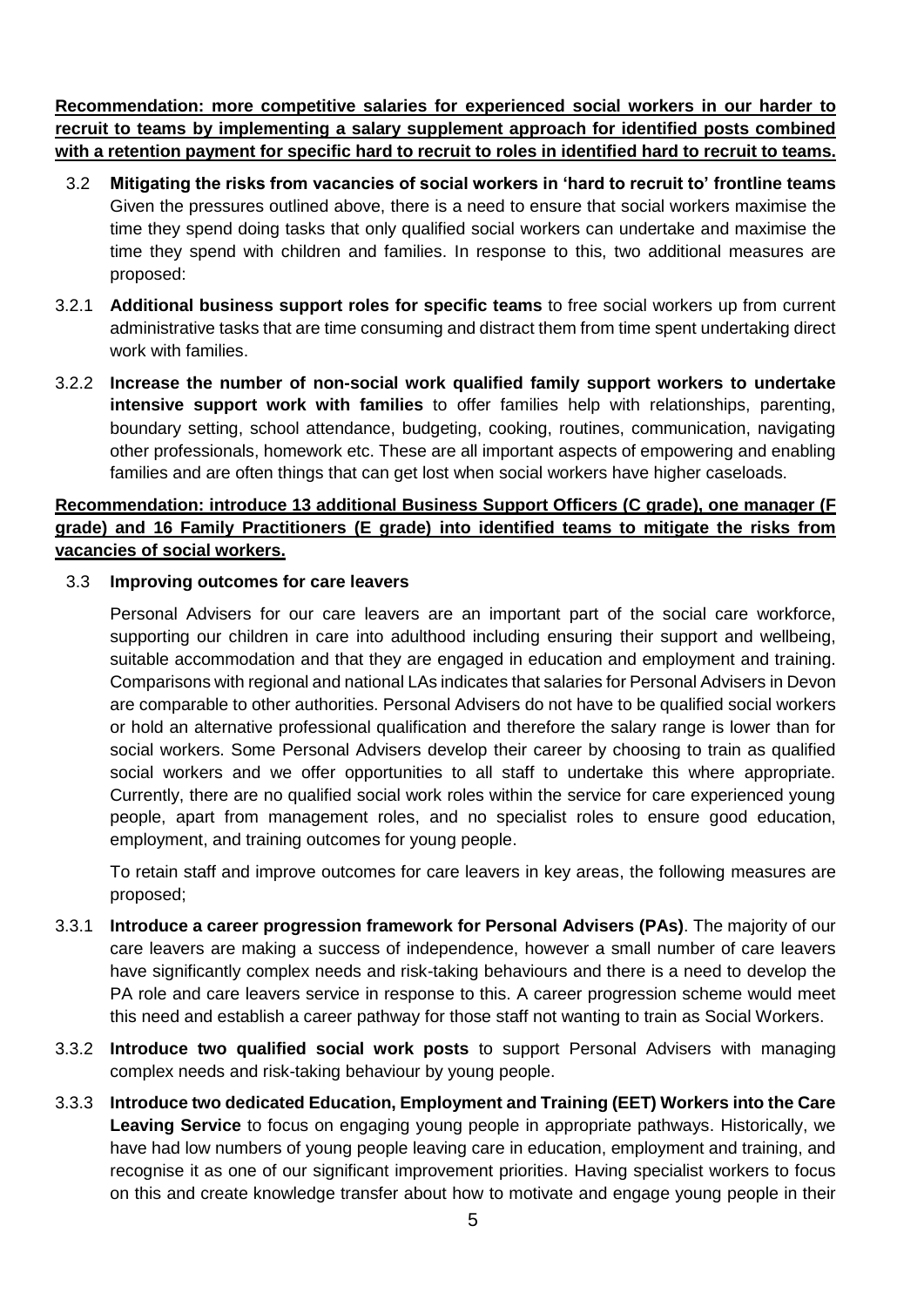futures can make a very significant difference to their outcomes and have a positive impact on their life chances.

# **Recommendation: introduce a career progression opportunity for Personal Advisers, and add two qualified social workers and two Education, Employment and Training Workers into the care leaver service to develop the workforce.**

#### 3.4 **Recruitment of social workers from overseas**

Recruitment of social workers from overseas has previously been successful bringing high calibre staff into the workforce. Recruitment exercises of this nature require a large amount of resource and upfront costs as set out below, however the employees tend to stay committed to Devon County Council because of their sponsorship by us. To date we have recruited 16 social workers from overseas and 15 of these remain with us with one now progressing as an Advanced Social Worker and another as an Assistant Team Manager. The service would seek to recruit up to 15 new recruits once travel restrictions ease later in the year and each year subsequent to this.

The additional cost to the service is the enhanced recruitment activity plus the reimbursement of costs for sponsorship, travel and settling in the UK. It is anticipated that the additional cost per worker is a one-off cost of £20,344.

#### **Recommendation: fund the costs of further overseas recruitment for qualified social workers.**

#### 3.5 **Indefinite leave to remain applications**

As outlined above, social workers recruited from overseas have made a significant contribution to the workforce and to Devon and often relocate with their families. Those who joined Devon in the first round of recruitment and who remain with us are now due to apply for 'indefinite leave to remain' at personal cost creating a risk that workers leave to take on agency roles for other authorities or move to authorities who do pay their leave to remain fees. An individual application for leave to remain costs £2,389 per application. Devon has invested significantly in these social workers both at recruitment as well as through their continued professional development and this measure would address the risk of them leaving Devon. It is proposed that staff in receipt of leave to remain funding will be subject to proportional repayment of these allowances if they leave the Council's service voluntarily within 2 years of payment.

# **Recommendation: fund the full cost of an employee's leave to remain application at a cost of £18,000 based on an average of 6 applications per year and to include this as part of the costs of recruiting workers from overseas in future.**

#### 3.6 **Bursaries and Apprenticeships**

Devon's Open University (OU) bursaries are at undergraduate degree level (BA in Social Work) and post graduate diploma level (PGDip Social Work). We offer a total of five places across the two schemes; workers are paid their usual salary whilst learning and DCC pays the fees. In addition to our current Open University bursary offer, a Social Worker Apprenticeship would extend qualifying options particularly to those who are not graduates.

# **Recommendation: increase funding to offer additional bursaries and apprenticeships as social work qualifying pathways.**

### 3.7 **Expand the Social Work Academy**

Central to both recruitment and retention and achieving consistently high-quality social work practice and management is the need to provide a high class learning and development offer to support both qualifying pathways and the professional development of the qualified workforce, practitioners and managers.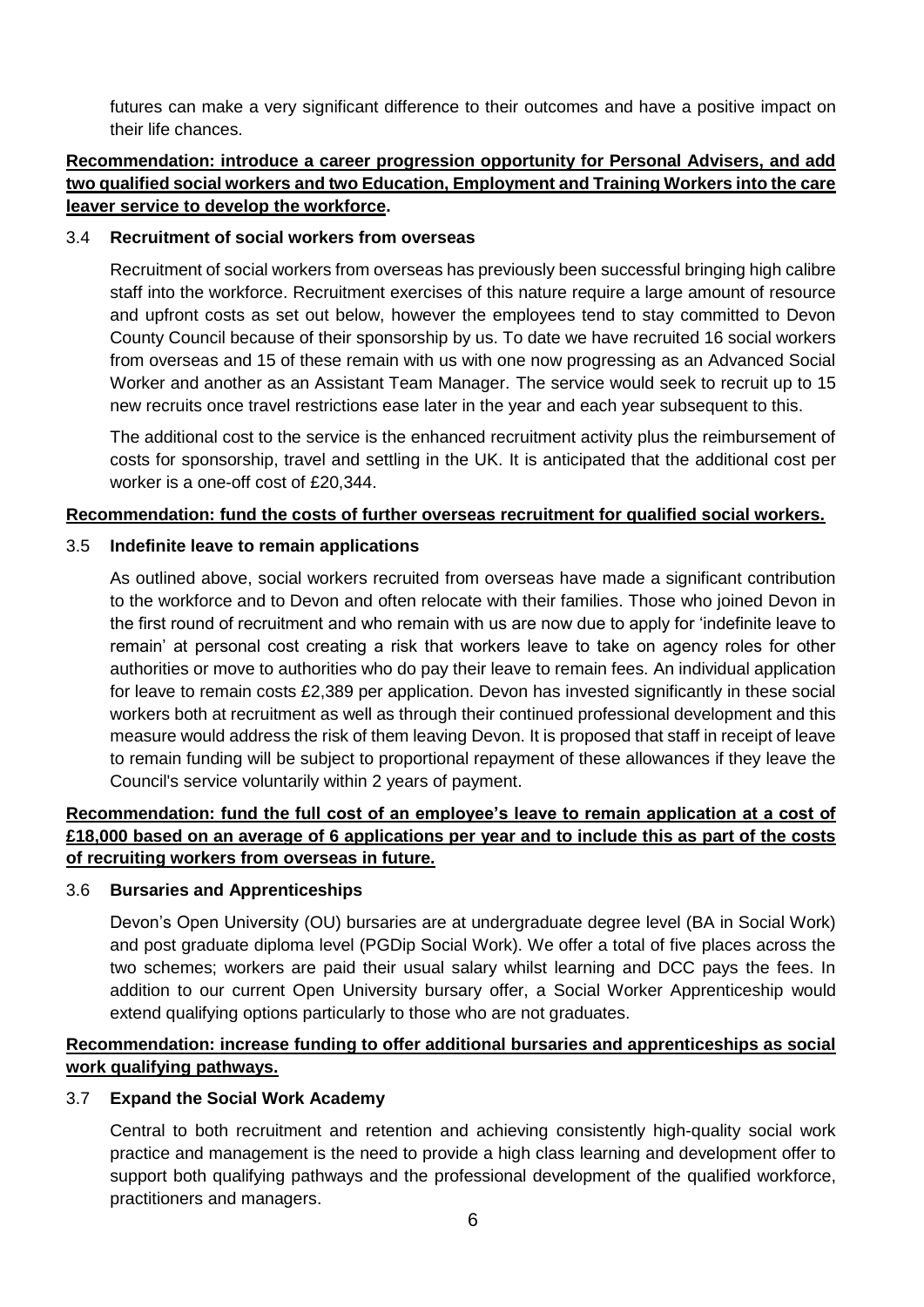The current Academy structure only provides for supporting staff through qualifying routes, including student placements, apprenticeships, OU routes and social workers in their Assessed and Supported first Year in Employment (ASYEs). There is a need to extend capacity in the Academy to extend its reach with a key focus on us becoming a fully restorative social care service, offering both supportive and challenging learning and development opportunities to develop and promote excellent practice, a well-defined career pathway and a stable and resilient staff team at all levels of children's social care.

It is proposed that capacity is increased through the introduction of:

- **1x Practice Development Advisor (Management & Leadership)** to have a focus on all learning and development needs at Assistant Team Manager level and above. This post will enable us to increase the number of practice educators within Devon, in turn allowing us to offer more student placements, increasing opportunities for *growing our own*, as well as enabling us to take more students from mainstream universities, leading to increased up take of Newly Qualified Social Worker (NQSW) posts.
- **3 x Practice Development Advisors** to enhance learning and development opportunities across the children's social care work force through development and delivery of the career pathway for social workers
- **2 x Restorative Practice Leads** to undertake significant workforce development to support improved practice and outcomes with families and to motivate the workforce in terms of the way we work in Devon supporting improved retention and career progression.

# **Recommendation: agree funding to expand the Social Work Academy to extend the learning and development offer and improve workforce development and career progression across the children's social care workforce.**

#### 3.8 **Professional Registration Fees**

Most qualified roles within Children's Social Care are required to have current registration with SW England at a cost of £90 per year in order to practice as a social worker. Many Councils, including Cornwall, cover this cost in recognition of the professional value of the children's social work workforce and the challenges in the market, and it is identified as a low-cost goodwill gesture that helps with both recruitment and retention impacting most positively on newly qualified and lower paid workers.

### **Recommendation: fund professional registration for all non-agency employees working in identified roles in the identified hard to recruit teams who are required to hold professional registration to practice as a social worker.**

#### 3.9 **Relocation Expenses**

Devon's relocation package is capped at £5,171 for social workers. Cornwall advertise up to £8000 relocation for social workers and promoting access to a more competitive relocation package for social workers could have a positive impact on recruiting permanent staff, including agency staff already working for Devon, by supporting them to move permanently to Devon.

### **Recommendation: agree to increase the relocation package to £8,000 for the identified posts in the hard to recruit teams.**

### 3.10 **Workforce and Recruitment Lead and capacity**

There is currently insufficient capacity within HR or Children's Services to co-ordinate the detailed planning, implementation, tracking and evaluation of all aspects of recruitment and retention of the professionally qualified workforce in children's social care in line with the expectations of the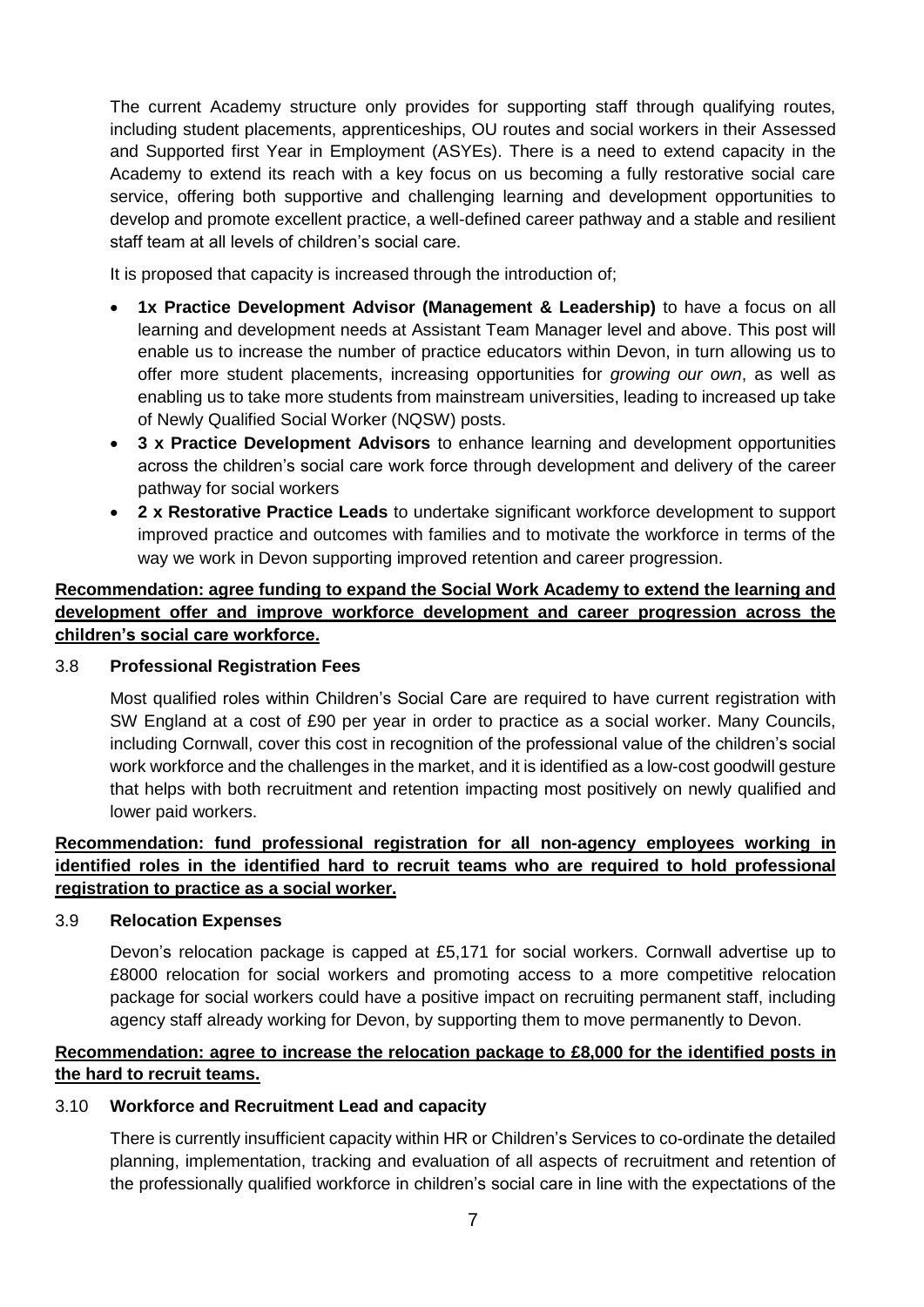revised Recruitment and Retention Strategy. Adult's Services have developed a successful model with some specialist posts in the service. Children's Services would like to replicate this. The additional dedicated capacity would enable the timely and effective delivery of this work by leading the work to attract, recruit, interview and successfully induct and deploy professionally qualified staff, including students from Professional Qualification apprenticeships and internal Open University candidates. In this context the following are proposed;

- 3.10.1 **Introduce a dedicated Workforce and Recruitment Lead to co-ordinate and oversee all elements of recruitment and retention work.** The role will focus on recruitment and retention, workforce planning as well as having direct involvement in staff engagement and wellbeing initiatives.
- 3.10.2 **Appoint to a dedicated Marketing Officer with specialist skills** to support recruitment activity.
- 3.10.3 **Appoint to an additional Recruitment Administrator** to support the administration and coordination of the key recruitment activity for the service.

# **Recommendation: funding is identified for a Workforce and Recruitment Lead, Marketing Officer and administration support to support social worker recruitment and drive down use of agency staff.**

### 3.11 **Other 'no cost' initiatives being implemented in the service:**

To improve conditions in the workforce and make Devon a more attractive place for social workers to come to and stay in, the following measures are being implemented;

- **Two Continuing Professional Development days** per annum per worker.
- **Introduction of a service values, a vision, and a clear practice framework**, based on working restoratively with families, to make Devon an attractive place for social workers to undertake meaningful and effective work with families.
- **Development of frontline managers** to improve the quality of supervision and support.
- **Development of senior managers** to provide effective leadership and ambition.
- **Individual career assessments / support plans** to support the existing appraisal process and give workers a detailed plan to enable successful career progression.
- **Secondments and opportunities** to extend the opportunities for internal transfers and secondments to retain staff.
- **Peer mentoring** to increase support and share knowledge and skills.
- **Flexible and agile working** all social workers and front-line workers now have the relevant equipment to enable them to work from multiple locations. Staff should be enabled to have flexible working arrangements where the needs of the service can allow this.
- **Conversion of agency workers to permanent** by promoting the potential for them to become a permanent member of staff and promote the benefits that permanent work for Devon can offer.

### **4. Consultations**

4.1 Consultation with social work staff took place via survey in Spring 2020. Other feedback from staff has been received via workforce health checks and staff meetings. Feedback highlighted that pay is not the sole reason that workers choose an employer and indicated a range of other reasons to join and stay. Workers advised comparable annual leave (with other authorities),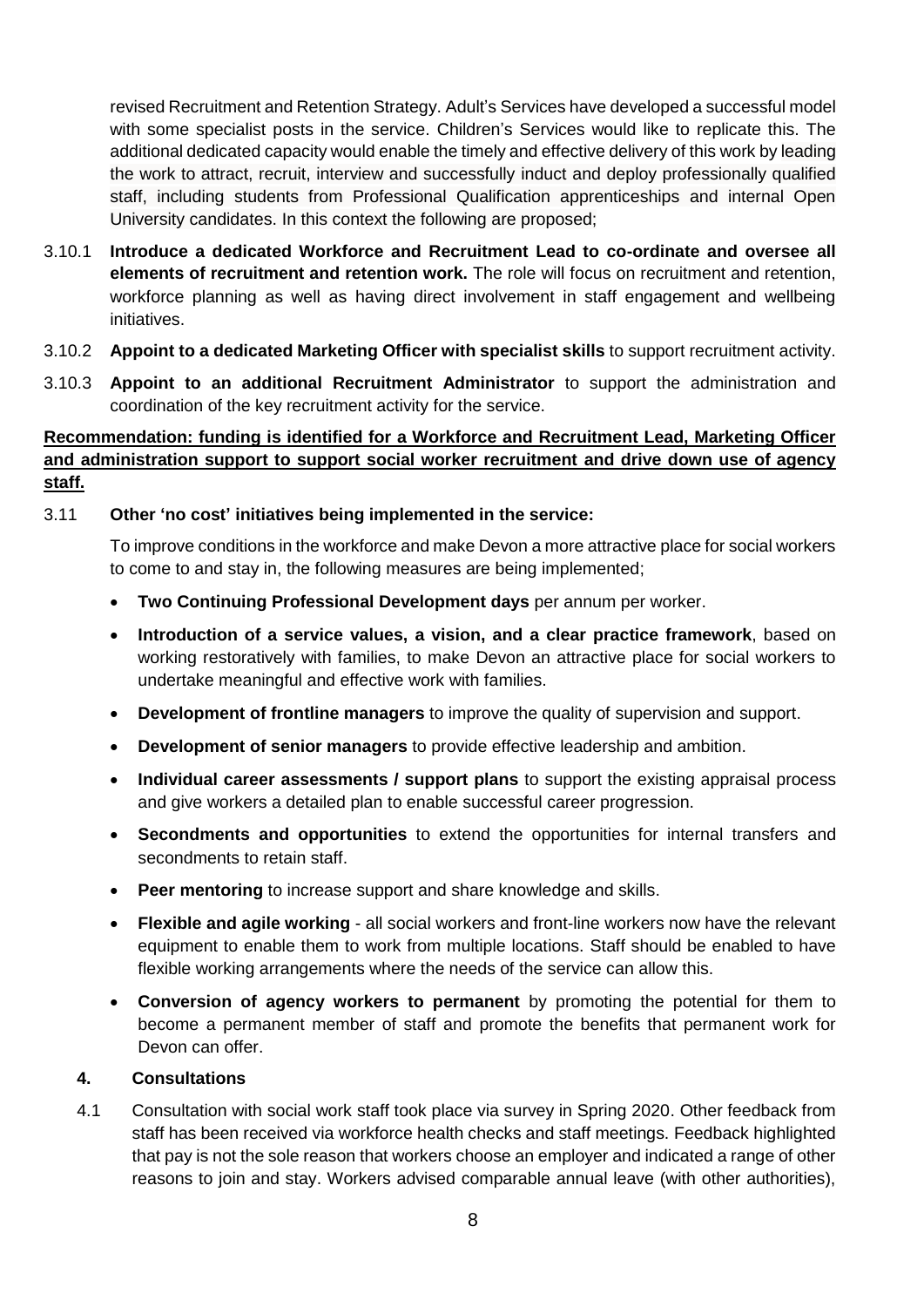career development pathways, recruitment and retention payments, achievement recognition, flexible working arrangements and car leases are all important.

- 4.2 Workers also describe the impact of the pandemic, pressures of high caseloads and complex work, the impact of change at this time and the need to develop more restorative ways of working across practice, frontline management and senior management. This includes the development of a more restorative culture and consistency in behaviours across the organisation and improved communication with the workforce to develop their confidence in and commitment to working in Devon and to support improved recruitment and retention.
- 4.2 The Trade Unions have been involved in discussions about proposals contained in this paper. They recognise the need for the Council to take action and are very supportive of the wider set of measures, outside of those concerning payments for targeted roles/specified teams within the workforce.

#### **5. Financial Considerations**

- 5.1 The total cost of the proposed approach is just under £3.4 millions;
- 5.2 This requires an initial investment of just under £1.1 millions in 2021/22 funded from reserves
- 5.3 A base budget increase of £3.4 millions will need to be considered as part of the 2022/23 budget setting process
- 5.4 The proposals include recommendation to increase the permanent establishment by 48 fulltime equivalent staff.
- 5.5 The table below sets out the cost of each element of the proposed approach profiled over two years 2021/22 to 2022/23. It is recognised that the profile of costs may change over the financial planning period depending on the pace of recruitment.

|                                                                    |         |        | <b>Financial Year</b> |       |            |  |
|--------------------------------------------------------------------|---------|--------|-----------------------|-------|------------|--|
|                                                                    | No of   |        |                       |       | Total      |  |
|                                                                    | new FTE |        | 21/22                 | 22/23 | investment |  |
|                                                                    |         |        | £'000                 | £'000 | £'000      |  |
| Workforce and Recruitment Lead inc Marketing Officer               | 3       | $\ast$ | 51                    | 80    | 131        |  |
| Apprenticeships                                                    | 5       |        | 58                    | 92    | 150        |  |
| Academy                                                            | 6       | *      | 134                   | 222   | 356        |  |
| Personal Advisors, Social Workers, Education & Employment Officers | 4       | $\ast$ | 88                    | 166   | 254        |  |
| <b>Business Support and Family Practitioners</b>                   | 30      | $\ast$ | 340                   | 692   | 1,032      |  |
| <b>Sub-total New Post initiatives</b>                              | 48      |        | 671                   | 1,252 | 1,923      |  |
| Expand application of salary supplement                            |         |        | 0                     | 180   | 180        |  |
| Expand application of retention payments                           |         |        | 257                   | 317   | 574        |  |
| Leave to remain                                                    |         |        | 18                    |       | 18         |  |
| <b>Relocation expenses</b>                                         |         | $\ast$ | 56                    | 112   | 168        |  |
| <b>Registration fees</b>                                           |         |        |                       | 36    | 36         |  |
| <b>Advanced Social Workers</b>                                     |         | $\ast$ | 82                    | 81    | 163        |  |
| <b>Overseas Recruitment</b>                                        |         |        |                       | 305   | 305        |  |
| <b>Sub-total other intiatives</b>                                  |         |        | 413                   | 1,031 | 1,444      |  |
| Total additional investment required                               | 48      |        | 1,084                 | 2,283 | 3,367      |  |
| *Part year costs 2021/22                                           |         |        |                       |       |            |  |
| Figures rounded to the nearest £ thousand                          |         |        |                       |       |            |  |

#### **6. Legal Considerations**

6.1 The lawful implications of the proposals have been considered in the preparation of this report set out above. Devon is required to meet statutory functions in relation to work with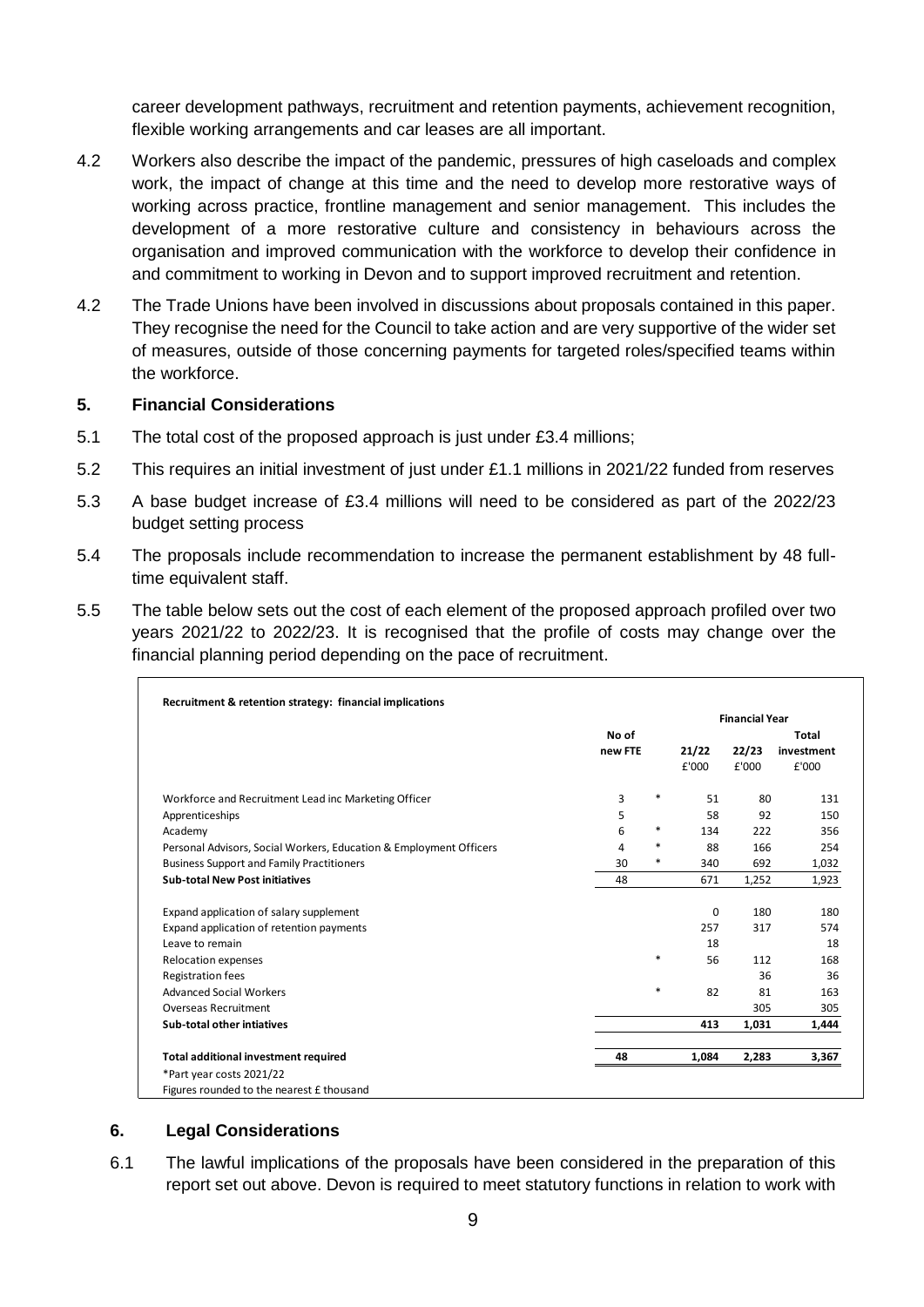children and families, some of which require qualified social workers to undertake the tasks. These proposals support our need to continue to recruit and retain high calibre social workers to meet these legal obligations and take account of the prevailing market forces and recruitment difficulties.

6.2 The Council can offer alternative terms and conditions of employment, as set out in this report, to try to achieve the aim of increasing recruitment and retention in hard to recruit to posts. It should be noted that consultation has taken place to try to reach agreement with Trade Unions, but agreement has not been achieved as set out in 3.1.1 above. Failure to reach agreement with the Trade Unions does not preclude the proposed terms and conditions being offered.

# **7. Environmental Impact Considerations (Including Climate Change)**

- 7.1 In general terms, the likely environmental impact of this recruitment and retention work would be neutral, but the social capital (in respect of safeguarded children, functioning families and promoting of best outcomes) is predicted to be positive.
- 7.2 Flexible working does however reduce travel time and cost, which will make a positive contribution to reducing damaging environmental impact.

# **8. Equality Considerations**

- 8.1 Appointment of competent permanent social workers will have a positive impact on children and families in our communities – specifically those who are in need or who require protection.
- 8.2 Support groups are in place for staff in some minority groups such as LGBTQ and ethnic diversity. This therefore also promotes equality of opportunity for applicants and members of staff.
- 8.3 The relevant workforce is gender balanced and these proposals will apply to that cohort equally.

### **9. Risk Management Considerations**

- 9.1 This proposal has been assessed and all necessary safeguards or action have been included to safeguard the Council's position. The risks identified are largely manageable within 'business as usual' – for example financial risks due to insufficient permanent staff recruited and agency staff continue to be required at high cost.
- 9.2 Further potential risks include insufficient recruitment (permanent and agency social workers) leading to children's cases not being able to be allocated, and children being left at risk. Managers within the service are alert to this and take necessary remedial action to reduce risk, but the long-term implication is a possibility of statutory work remaining undone or being delayed.

#### **10. Public Health Impact**

10.1 Public health impacts on the general population of these proposals would be minimal, but lack of social workers could be profound on the health and well-being of individual children and their families.